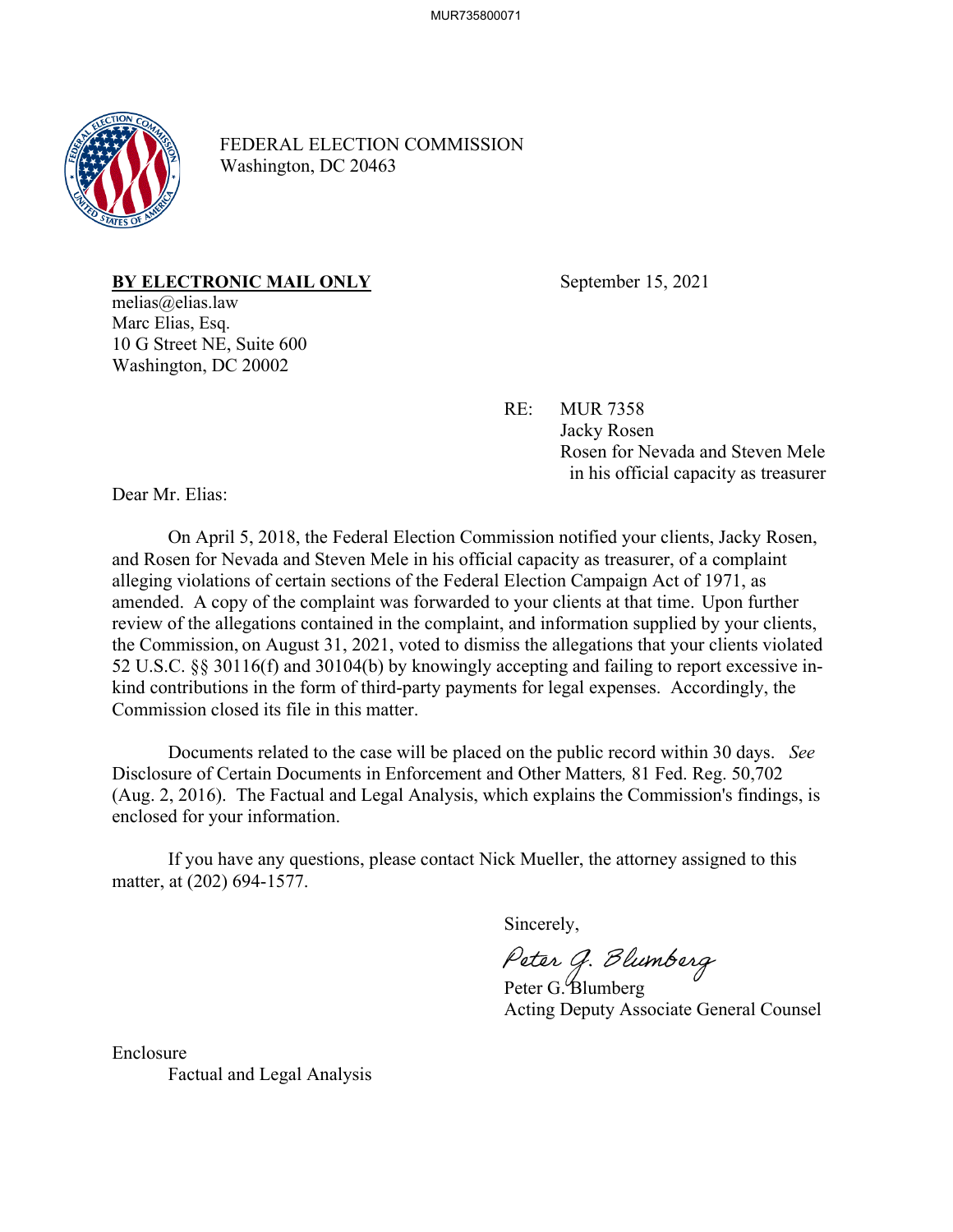| $\mathbf{1}$                                                          | FEDERAL ELECTION COMMISSION                                                                                                                                                                                                           |  |
|-----------------------------------------------------------------------|---------------------------------------------------------------------------------------------------------------------------------------------------------------------------------------------------------------------------------------|--|
| $\frac{2}{3}$                                                         | FACTUAL AND LEGAL ANALYSIS                                                                                                                                                                                                            |  |
| $\overline{4}$<br>5<br>6<br>$\overline{7}$<br>$\, 8$<br>9<br>10<br>11 | <b>RESPONDENTS:</b><br>Rosen for Nevada and Steven Mele<br><b>MUR: 7358</b><br>in his official capacity as treasurer<br>Jacky Rosen<br>Perkins Coie LLP<br>Wolf, Rifkin, Shapiro, Schulman & Rabkin, LLP<br><b>INTRODUCTION</b><br>I. |  |
|                                                                       |                                                                                                                                                                                                                                       |  |
| 12                                                                    | This matter was generated by a Complaint filed with the Federal Election Commission                                                                                                                                                   |  |
| 13                                                                    | involving allegations that the law firms Perkins Coie LLP ("Perkins Coie") and Wolf, Rifkin,                                                                                                                                          |  |
| 14                                                                    | Shapiro, Schulman & Rabkin, LLP ("Wolf Rifkin") made excessive and unreported in-kind                                                                                                                                                 |  |
| 15                                                                    | contributions to then-U.S. Representative Jacky Rosen and her principal campaign committee,                                                                                                                                           |  |
| 16                                                                    | Rosen for Nevada and Steven Mele in his official capacity as treasurer (the "Committee"), by                                                                                                                                          |  |
| 17                                                                    | providing the Committee with free legal services defending Rosen and the Committee in a                                                                                                                                               |  |
| 18                                                                    | defamation action stemming from her 2016 congressional campaign. <sup>1</sup> Respondents assert that                                                                                                                                 |  |
| 19                                                                    | two national party committees paid for the legal services received by the Committee with funds                                                                                                                                        |  |
| 20                                                                    | from a segregated account designated for election recounts and contests and other legal                                                                                                                                               |  |
| 21                                                                    | proceedings and argue that such payments are not subject to limitation under the Federal Election                                                                                                                                     |  |
| 22                                                                    | Campaign Act of 1971, as amended (the "Act"). $2$                                                                                                                                                                                     |  |
| 23                                                                    | As discussed below, neither law firm appears to have made an in-kind contribution to                                                                                                                                                  |  |
| 24                                                                    | Rosen or her Committee. Accordingly, the Commission finds no reason to believe that Perkins                                                                                                                                           |  |
| 25                                                                    | Coie or Wolf Rifkin violated 52 U.S.C. § 30116(a) by making excessive in-kind contributions.                                                                                                                                          |  |

<span id="page-1-0"></span><sup>1</sup> Compl. (Mar. 30, 2018). During the 2016 election cycle, Rosen was a candidate for the U.S. House of Representatives from the Third District in Nevada. *See* Jacky Rosen Statement of Candidacy (Jan. 26, 2016). Rosen was a candidate for U.S. Senate from Nevada in 2018 and the Committee remains her principal campaign committee. *See* Rosen for Nevada Amended Statement of Organization (Mar. 23, 2021).

<span id="page-1-1"></span><sup>2</sup> Rosen and Committee Resp. ("Rosen Resp.") (May 25, 2018); Perkins Coie Resp. (May 25, 2018); Wolf Rifkin Resp. (May 25, 2018) (incorporating by reference Perkins Coie Resp.).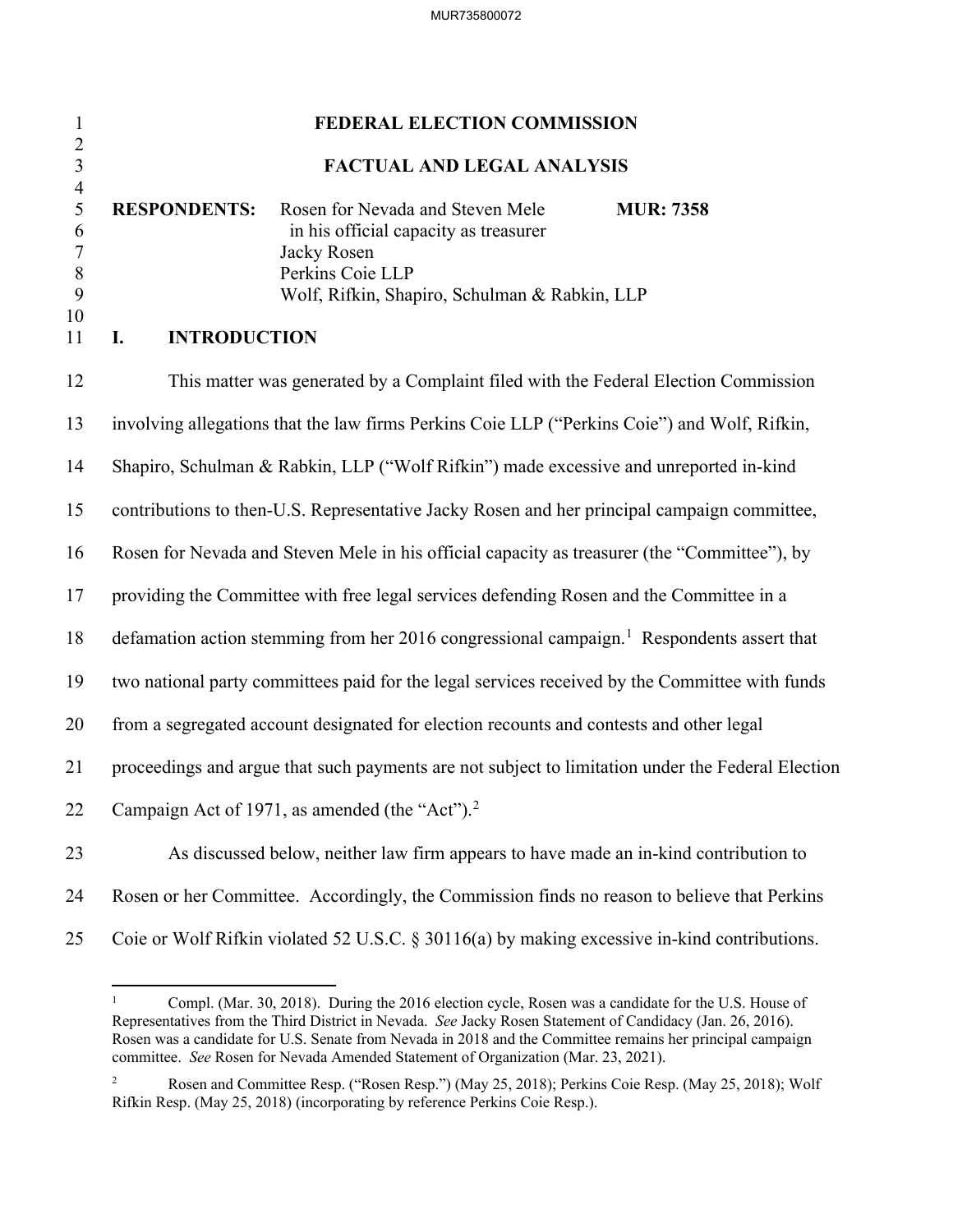MUR 7358 (Rosen for Nevada, *et al*.) Factual and Legal Analysis Page 2 of 6

1 Further, considering that the Commission has yet to provide guidance to the regulated

2 community regarding the scope of "legal proceedings" that may be paid for from such a

3 segregated account, the Commission dismisses as a matter of prosecutorial discretion the

4 allegation that Rosen or the Committee violated 52 U.S.C. §§ 30116(f) and 30104(b) by

5 knowingly accepting and failing to report, respectively, excessive in-kind contributions in the

6 form of third-party payments for legal expenses.

## 7 **II. FACTUAL BACKGROUND**

8 In November 2016, Rosen and the Committee were sued for defamation by her 2016 9 general election opponent, Danny Tarkanian.<sup>[3](#page-2-0)</sup> Tarkanian alleged that ads run by the Rosen 10 Committee on YouTube and other social media platforms made false claims, including that <sup>11</sup> "Tarkanian set up 13 fake charities that preyed on vulnerable seniors."<sup>4</sup> Rosen and the 12 Committee retained Perkins Coie and Wolf Rifkin to defend them in the lawsuit.<sup>[5](#page-2-2)</sup> The 13 Complaint notes that the defamation suit survived a motion to dismiss and an appeal had been 14 filed with the Supreme Court of Nevada,<sup>[6](#page-2-3)</sup> but the Committee's reports filed with the 15 Commission do not disclose any disbursements to Wolf Rifkin and only one disbursement for  $16$  \$6,232 to Perkins Coie for "legal services."<sup>[7](#page-2-4)</sup> Based on this information, the Complaint alleges

<span id="page-2-1"></span>4 *Rosen v. Tarkanian*, 135 Nev. 436, 437-438 (Nev. 2019).

<span id="page-2-0"></span><sup>3</sup> Compl. at 1.

<span id="page-2-2"></span><sup>5</sup> *Id.*; Rosen Resp. at 2; Perkins Coie Resp. at 2.

<span id="page-2-3"></span><sup>6</sup> Since the filing of the Complaint in this matter, the Nevada Supreme Court heard the case, reversing and remanding the trial court's denial of Rosen's special motion to dismiss. *Rosen v. Tarkanian*, 135 Nev. 436 (Nev. 2019).

<span id="page-2-4"></span><sup>7</sup> Compl. at 1-2; Rosen for Nevada, 2017 Year-End Report (Feb. 9, 2018). Commission records show 32 additional payments from the Committee to Perkins Coie totaling \$125,460 after the Complaint was filed. *See FEC Disbursements: Filtered Results*, FEC.GOV[, https://www.fec.gov/data/disbursements/?data\\_type=](https://www.fec.gov/data/disbursements/?data_type=%E2%80%8Cprocessed&committee_id=C00606939&recipient_name=PERKINS+COIE&min_date=03%2F31%2F2018&max_date=12%2F31%2F2021) [processed&committee\\_id=C00606939&recipient\\_name=PERKINS+COIE&min\\_date=03%2F31%2F2018&max\\_d](https://www.fec.gov/data/disbursements/?data_type=%E2%80%8Cprocessed&committee_id=C00606939&recipient_name=PERKINS+COIE&min_date=03%2F31%2F2018&max_date=12%2F31%2F2021) [ate=12%2F31%2F2021](https://www.fec.gov/data/disbursements/?data_type=%E2%80%8Cprocessed&committee_id=C00606939&recipient_name=PERKINS+COIE&min_date=03%2F31%2F2018&max_date=12%2F31%2F2021) (Last visited July 19, 2021) (Rosen for Nevada disbursements to Perkins Coie from March 31, 2018, to present).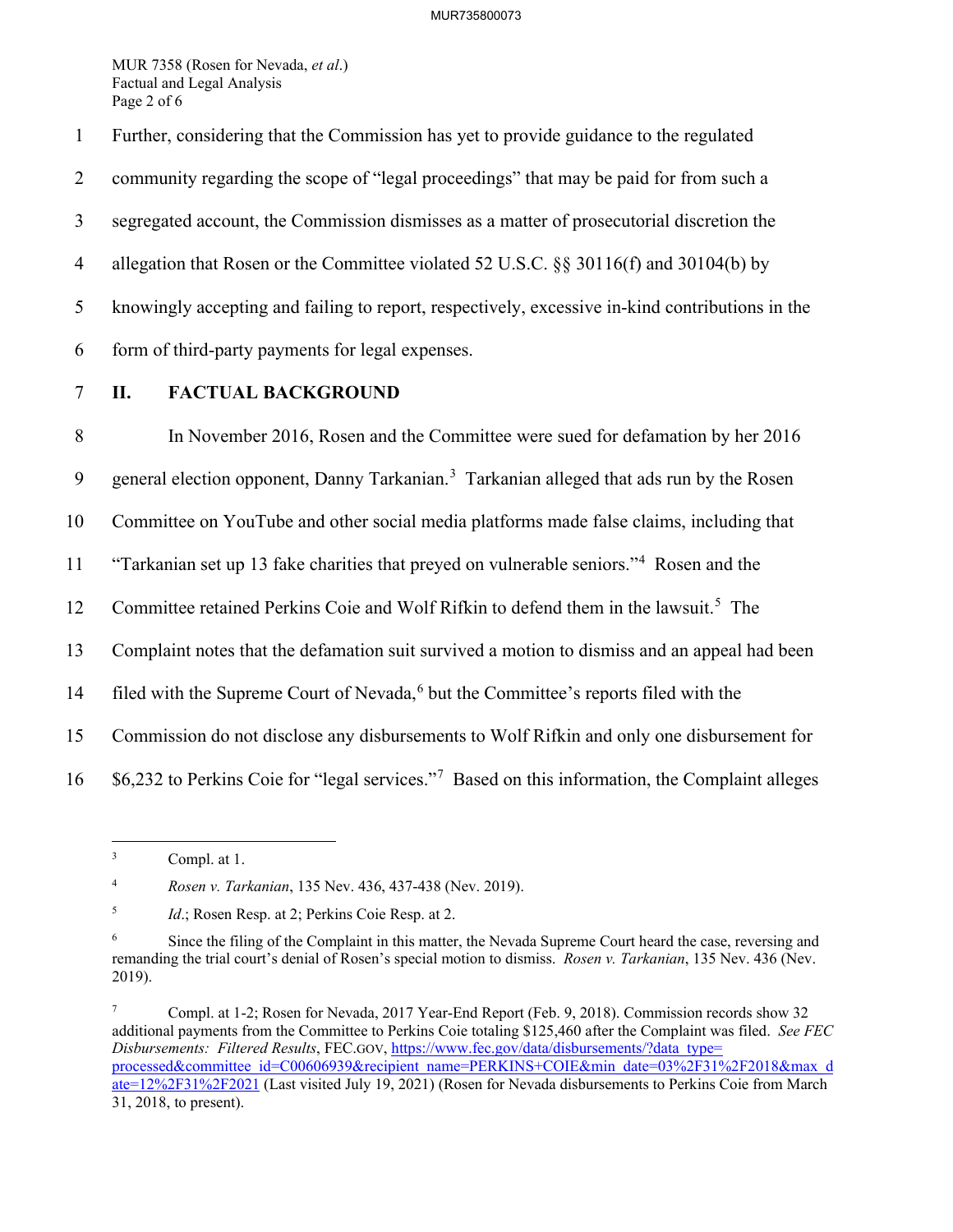MUR 7358 (Rosen for Nevada, *et al*.) Factual and Legal Analysis Page 3 of 6

- 1 that the value of the work done by these firms, over the course "of sixteen months of legal
- 2 representation," exceeds the contribution limits. $8 \times 10^{-10}$  $8 \times 10^{-10}$
- 3 Respondents do not dispute these facts but explain that the Democratic Congressional
- 4 Campaign Committee ("DCCC") and the Democratic Senatorial Campaign Committee
- 5 ("DSCC") paid Perkins Coie and Wolf Rifkin for the legal services they provided to Rosen and
- 6 the Committee from their "legal proceedings account  $[s]$ ." Reports filed with the Commission
- 7 by the DCCC and the DSCC between 2017 and 2021 reflect that these committees have made
- 8 disbursements to Perkins Coie in excess of \$45,000,000 and to Wolf Rifkin in excess of \$25,000,
- 9 many of which indicate the use of the recount or other legal proceedings fund, but which do not
- [10](#page-3-2) indicate which legal matter is associated with each disbursement.<sup>10</sup>
- 11 **III. LEGAL ANALYSIS**
- 12 Under the Act, a "contribution" is "anything of value made by any person for the purpose
- 13 of influencing an election for Federal office."<sup>[11](#page-3-3)</sup> "Anything of value" includes all in-kind
- 14 contributions, such as "the provision of any goods or services without charge" or at a charge less

<span id="page-3-0"></span><sup>8</sup> Compl. at 3.

<span id="page-3-1"></span><sup>9</sup> Rosen Resp. at 1; Perkins Coie Resp. at 1. Respondents state that DCCC made these disbursements from its recount and legal services account and that once Rosen announced her 2018 candidacy for the Senate, DSCC also began making such disbursements. Rosen Resp. at 3; Perkins Coie Resp. at 3; s*ee* Jacky Rosen Statement of Candidacy for U.S. Senate (July 7, 2017).

<span id="page-3-2"></span><sup>10</sup> *See, e.g.*, *FEC Disbursements: Filtered Results*, FEC.GOV, https://www.fec.gov/data/disbursements/?data \_type=processed&committee\_id=C00000935&recipient\_name=perkins+coie&min\_date=01%2F01%2F2017&max\_ date=12%2F31%2F2021 (last visited July 19, 2021) (DCCC disbursements to Perkins Coie from 2017, to present); *FEC Disbursements: Filtered Results*, FEC.GOV, https://www.fec.gov/data/disbursements/?data\_type =processed&committee\_id=C00042366&recipient\_name=perkins+coie&min\_date=01%2F01%2F2017&max\_date= 12%2F31%2F2021; (last visited July 19, 2021) (DSCC disbursements to Perkins Coie from 2017 to present); DSCC, February Monthly Report at 1636 (Feb. 20, 2018), *available at* [http://docquery.fec.gov/pdf/719/](http://docquery.fec.gov/pdf/719/201802200200162719%E2%80%8C/201802200200162719.pdf) [201802200200162719/201802200200162719.pdf;](http://docquery.fec.gov/pdf/719/201802200200162719%E2%80%8C/201802200200162719.pdf) *see also* Rosen Resp. at 5 (stating that the amounts paid during this period to Perkins Coie by DCCC include not only payments relating to Rosen's defamation defense, but also "other legal expenses incurred by DCCC in connection with election recounts, contests and other legal proceedings").

<span id="page-3-3"></span><sup>11 52</sup> U.S.C. § 30101(8)(A)(i).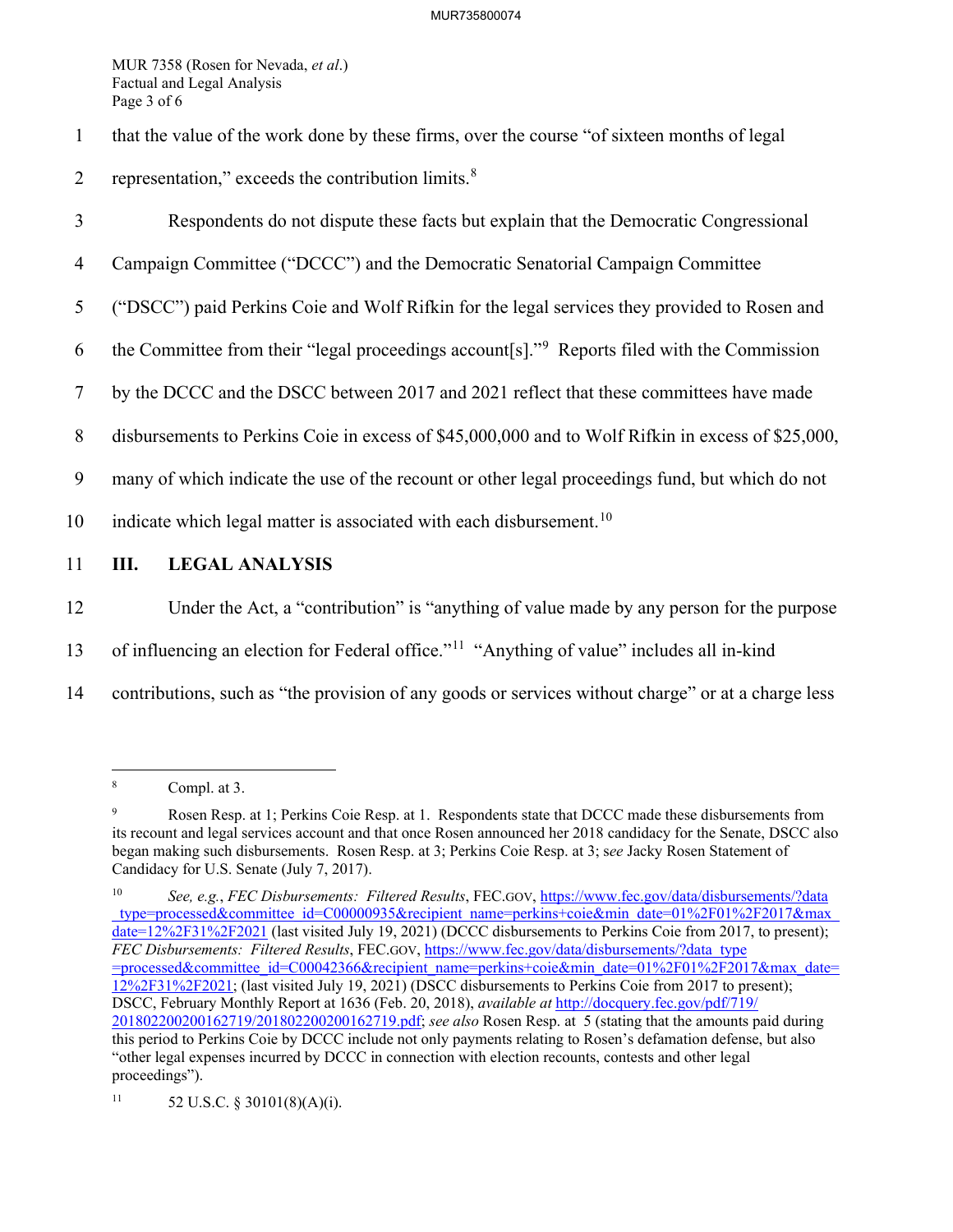MUR 7358 (Rosen for Nevada, *et al*.) Factual and Legal Analysis Page 4 of 6

than the usual and normal charge.<sup>[12](#page-4-0)</sup> The Act also defines "contribution" to include the "payment" 2 by any person of compensation for the personal services of another person which are rendered to  $\alpha$  a political committee without charge for any purpose.<sup> $13$ </sup> All principal campaign committees are 4 required to file reports disclosing all of their receipts and disbursements, including in-kind 5 contributions.<sup>[14](#page-4-2)</sup> The Act further provides that no person shall make contributions to any 6 candidate and his or her authorized political committees with respect to any election for federal 7 office which, in the aggregate, exceed \$2,700 for the 2016 or 2018 election cycles.<sup>[15](#page-4-3)</sup> National 8 political party committees may support their candidates with coordinated party expenditures, 9 subject to limitation.<sup>[16](#page-4-4)</sup> 10 In the present matter, both law firms were paid for their services by the DCCC and the 11 DSCC, via their respective segregated accounts. Thus, neither law firm "provi[ded] any goods 12 or services without charge" and thereby did not make in-kind contributions to the Committee as 13 the Complaint alleges. Likewise, the Committee did not receive, and thus was not required to 14 report, any such in-kind contributions from the law firms. 15 The Consolidated and Further Continuing Appropriations Act of 2015 amended the Act 16 to allow national party committees to create separate segregated accounts "to defray expenses 17 incurred with respect to the preparation for and the conduct of election recounts and contests and

<span id="page-4-0"></span> $12$  11 C.F.R. § 100.52(d).

<span id="page-4-1"></span><sup>13 52</sup> U.S.C. § 30101(8)(A)(ii); 11 C.F.R. § 100.54.

<span id="page-4-2"></span><sup>14 52</sup> U.S.C. § 30104(b); 11 C.F.R. § 104.3.

<span id="page-4-3"></span><sup>15 52</sup> U.S.C. § 30116(a)(1)(A); *see* 11 C.F.R. §§ 110.1(b)(1)(i), 110.17(b); Price Index Adjustments for Contribution and Expenditure Limitations and Lobbyist Bundling Disclosure Threshold (2018 election cycle), 82 Fed. Reg. 10904, 10906 (Feb. 16, 2017); Price Index Adjustments for Contribution and Expenditure Limitations and Lobbyist Bundling Disclosure Threshold (2016 election cycle), 80 Fed. Reg. 5750, 5752 (Feb. 3, 2015).

<span id="page-4-4"></span><sup>&</sup>lt;sup>16</sup> 52 U.S.C. § 30116(d)(1)-(3); 11 C.F.R. § 109.32.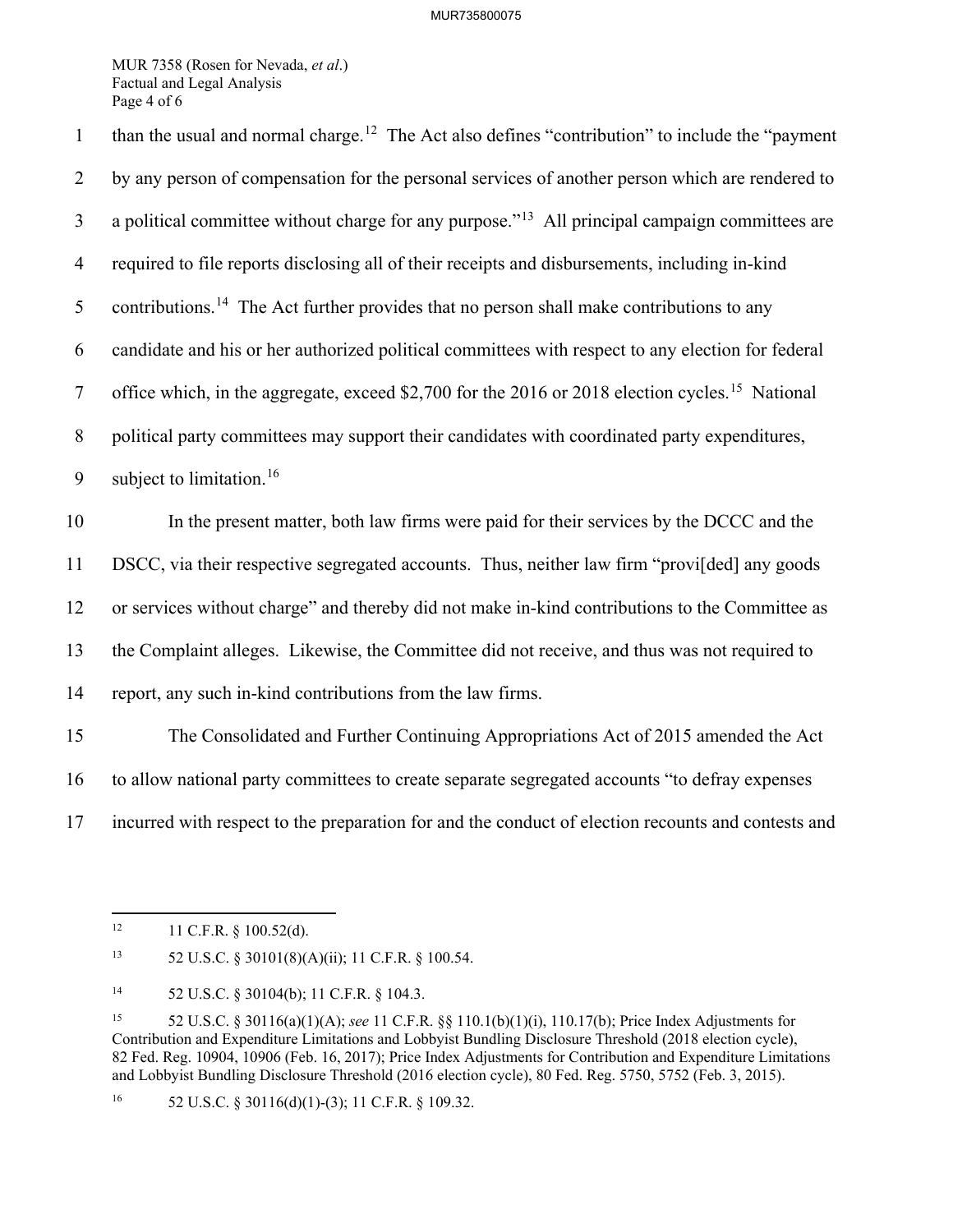## MUR735800076

MUR 7358 (Rosen for Nevada, *et al*.) Factual and Legal Analysis Page 5 of 6

| $\mathbf{1}$   | other legal proceedings." <sup>17</sup> Such accounts are in addition to any other federal accounts           |
|----------------|---------------------------------------------------------------------------------------------------------------|
| 2              | maintained by a national party committee and are subject to contribution limits equal to 300% of              |
| $\mathfrak{Z}$ | the otherwise-applicable contribution limit to national party committees. <sup>18</sup> In addition,          |
| $\overline{4}$ | disbursements from such accounts are not subject to coordinated party expenditure limits. <sup>19</sup>       |
| 5              | Since the 1970s, the Commission has recognized that recounts are not themselves                               |
| 6              | elections and thus funds received and spent for them are not "contributions" or "expenditures." <sup>20</sup> |
| $\tau$         | In a series of advisory opinions, the Commission further explained that a national party                      |
| 8              | committee "may establish a recount fund, separate from its other accounts and subject to a                    |
| 9              | separate limit on amounts received, and use that fund to pay expenses incurred in connection                  |
| 10             | with recounts and election contests of Federal elections." <sup>21</sup> The Commission made clear that       |
| 11             | funds in such recount accounts cannot "be used for campaign activities" and that "recount                     |
| 12             | activities paid for by the recount fund must have no relation to campaign activities." $^{22}$                |
| 13             | Subsequent to the 2015 amendment, the Commission reaffirmed that funds raised by a                            |
| 14             | candidate to pay for recounts and "lawsuits directly related to the counting and recounting of                |
|                |                                                                                                               |

<span id="page-5-0"></span><sup>17</sup> Pub. L. No. 113-235, 101, 128 Stat. 2130, 2772-73 (2014) (codified at 52 U.S.C. § 30116(a)(9)(C)).

<span id="page-5-2"></span>19 52 U.S.C. § 30116(d)(5); *see also* 11 C.F.R. §§ 109.30, 109.32(a)(1).

<span id="page-5-4"></span>21 Advisory Op. 2009-04 (Franken/DSCC) at 2-3 ("AO 2009-04") (citing AO 2006-24).

<span id="page-5-1"></span><sup>&</sup>lt;sup>18</sup> 52 U.S.C. § 30116(a)(1)(B), (2)(B).

<span id="page-5-3"></span><sup>&</sup>lt;sup>20</sup> *See* 11 C.F.R. § 100.91 ("A gift, subscription, loan, advance, or deposit of money or anything of value made with respect to a recount of the results of a Federal election, or an election contest concerning a Federal election, is not a contribution except that the prohibitions of 11 CFR 110.20 and part 114 apply."); *see also* Advisory Op. 1978-92 (Miller) at 2 (explaining that Commission regulations provide that "gifts, or loans or payments of money or anything of value that are made solely for the purpose of defraying the expenses of a Federal election recount are not contributions or expenditures under the Act and Commission regulations" and are therefore not subject to the contribution limits).

<span id="page-5-5"></span><sup>22</sup> Advisory Op. 2010-14 (DSCC) at 3, 5 (citing AO 1978-92) ("[I]n view of the special treatment and exemption accorded funds received and spent for recount purposes, any resulting surplus of funds may not be used in any manner that would constitute a contribution or expenditure under the Act or regulations."). Thereafter, in one instance, the Commission further permitted national party committees to use funds in their recount accounts to pay for litigation seeking the disgorgement of primarily soft-money contributions that had been made prior to the enactment of BCRA. Advisory Op. 2011-03 (DSCC, RNC, NRCC, DCCC, and NRSC) at 3-4.